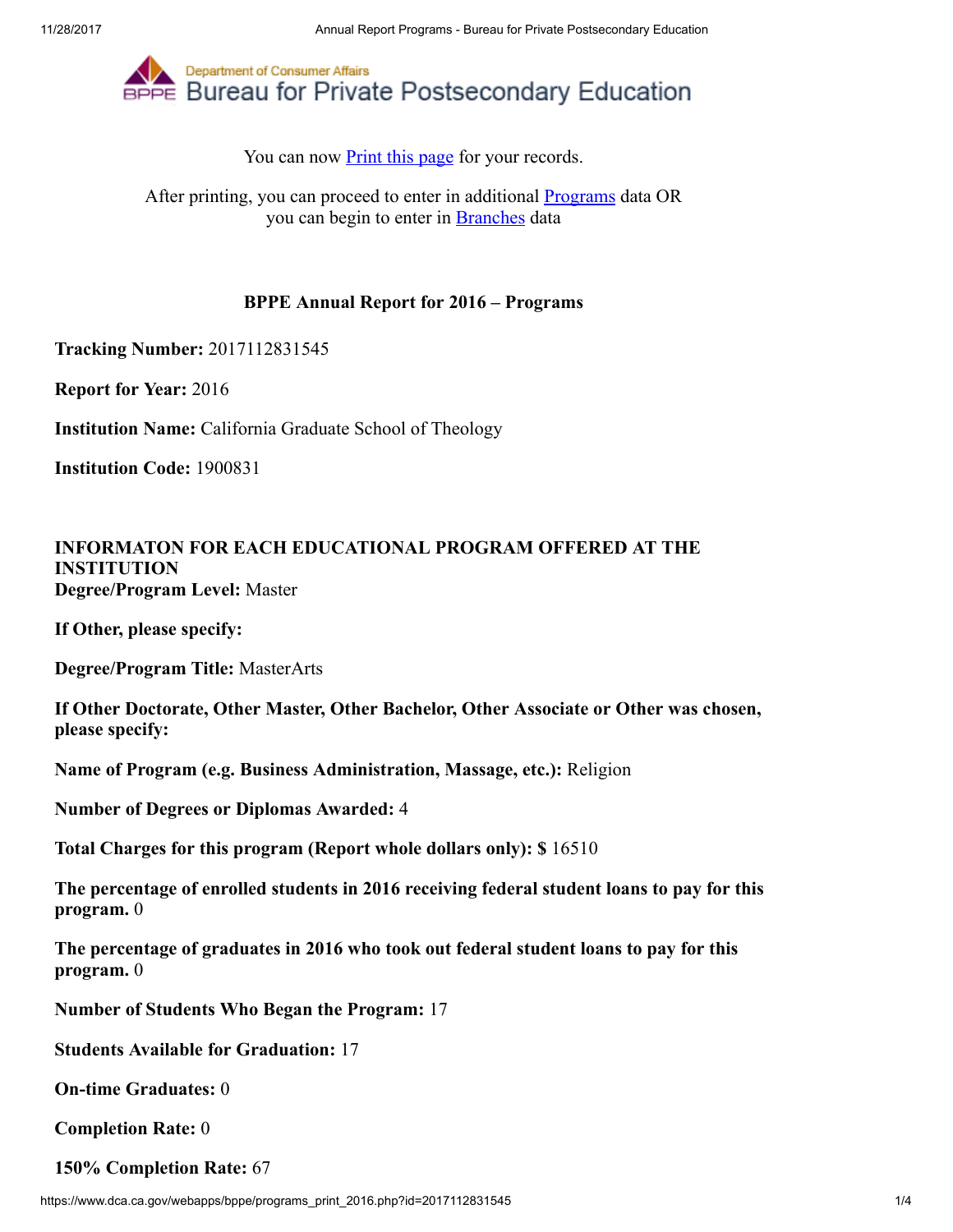Is the above data taken from the Integrated Postsecondary Education Data System (IPEDS) of the United States Department of Education?: no

PLACEMENT Graduates Available for Employment: 0

Graduates Employed in the Field: 0

Placement Rate: 0

Graduates employed in the field 20 to 29 hours per week: 0

Graduates employed in the field at least 30 hours per week: 0

Indicate the number of graduates employed: Single position in field: 0 Concurrent aggregated positions in field (2 or more posistions at the same time): 0 Freelance/self-employed: 0 By the institution or an employer owned by the institution, or an employer who shared ownership with the institution: 0

EXAM PASSAGE RATE

Does this educational program lead to an occupation that requires State licensing?: no

If Yes, please provide the information below (For each of the last two years): First Data Year 2016:

Name of the State licensing entity that licenses this field:

Name of Exam:

Number of Graduates Taking State Exam:

Number Who Passed the State Exam:

Number Who Failed the State Exam:

Passage Rate:

Is this data from the State licensing agency that administered the exam?:

Name of Agency:

If the response to #29 was no, provide a description of the process used for attempting to contact students:

Second Data Year 2015:

Name of the State licensing entity that licenses this field:

Name of State Exam: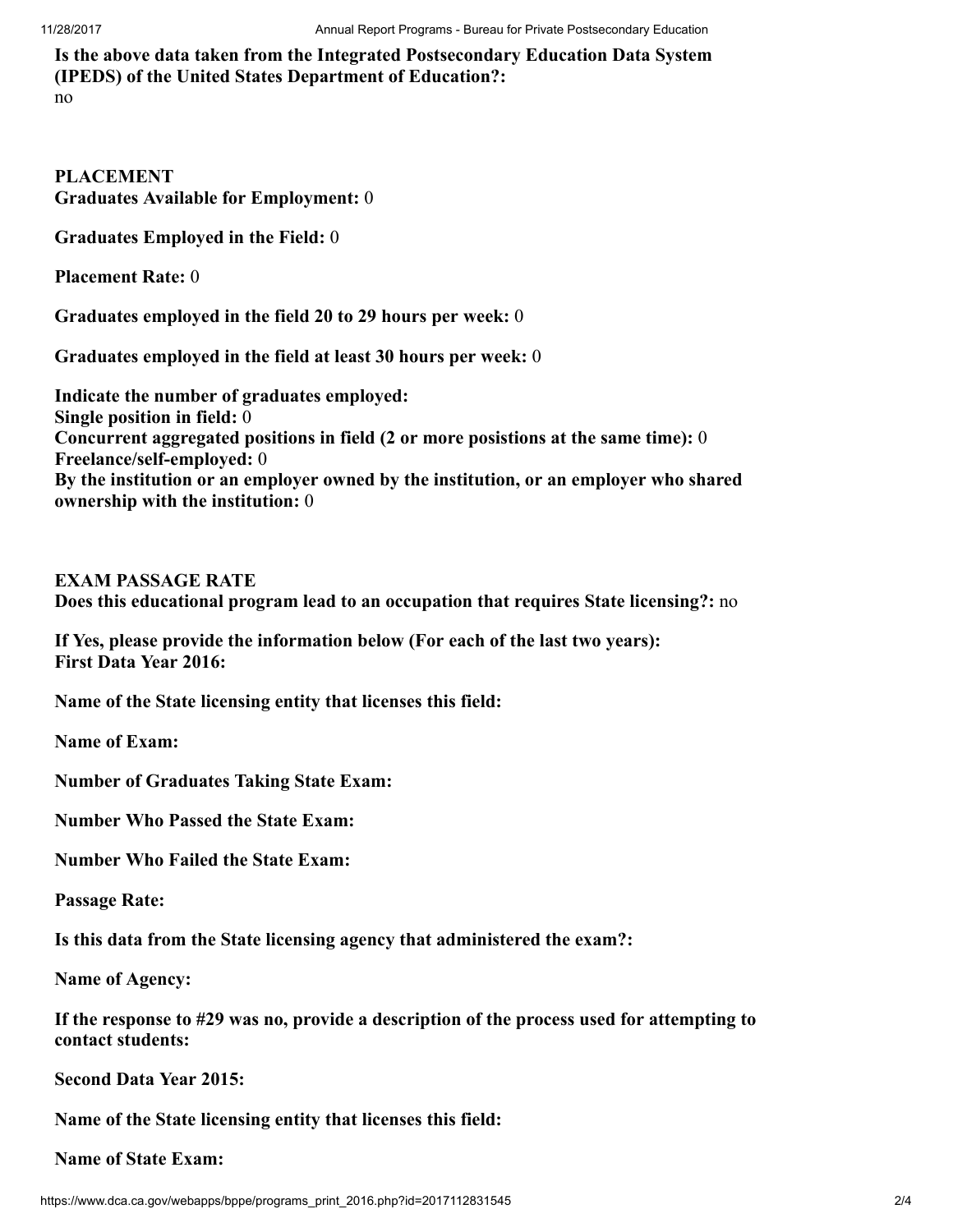Number of Graduates Taking State Exam:

Number Who Passed the State Exam:

Number Who Failed the State Exam:

Passage Rate:

Is this data from the licensing agency that administered the State exam?:

Name of Agency:

If the response to #37 was no, provide a description of the process used for attempting to contact students:

Do graduates have the option or requirement for more than one type of licensing State exam?:

Provide the names of other licensing exam options: Name of Option/Requirement:

Name of Option/Requirement:

Name of Option/Requirement:

SALARY DATA Graduates Available for Employment: 0

Graduates Employed in the Field: 0

Graduates Employed in the Field Reported receiving the following Salary or Wage:

\$0 - \$5,000: 0

\$5,001 - \$10,000: 0

- \$10,001 \$15,000: 0
- \$15,001 \$20,000: 0
- \$20,001 \$25,000: 0
- \$25,001 \$30,000: 0
- \$30,001 \$35,000: 0
- \$35,001 \$40,000: 0
- \$40,001 \$45,000: 0
- \$45,001 \$50,000: 0

\$50,001 - \$55,000: 0